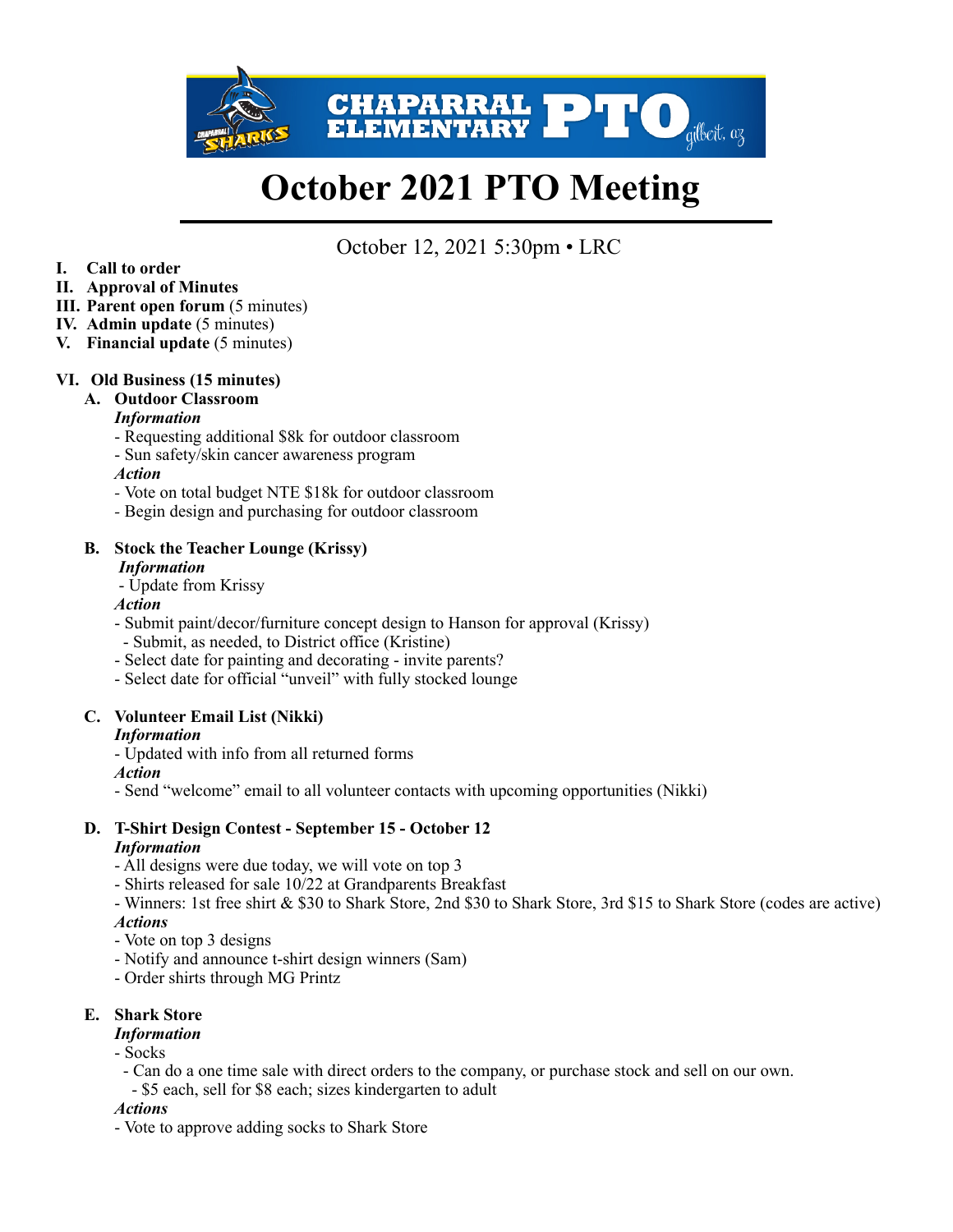#### **VII. Recurring Business (10 minutes)**

#### **A. Otter Pops - 10am-1:30pm**

# *Information*

-Need to purchase more otter pops - enough for October events

- 10/13 need 1 volunteer for each shift
- 10/27 need 1 volunteer for each shift
- 11/10 need 2 volunteers for each shift

# *Actions*

- Purchase more Otter Pops (Jill/Sam)
- Sign up for Otter Pop time slots as available

# **B. Ceiling Tile Sales**

# *Information*

- Parents have still not submitted designs from purchases last year
- Host paint area/booth at Fall Festival

# *Actions*

- Follow up with parents who purchased and have not submitted (Laura)
- Promote for this school year on social media, e-alert, and flyers (Sam)

# **C. Restaurant Nights (Kelley)**

# *Information*

- In-N-Out October 26

*Actions* 

- Promote on social media (Kelley/Sam)
- Distribute flyers/hats to teachers mailboxes by 10/24 (Kelley)

# **VIII. New Business (20 minutes)**

# **A. Skateland Social - October 15 (Hayley)**

# *Information*

- come out and have fun! No volunteers needed!
- Skato will be on campus 10/15 during drop off to help remind families of the event
- 100% of ticket sales goes back to PTO

# *Action*

- Distribute flyers to teachers boxes by 10/13 (Hayley)

#### **B. Grandparent's Breakfast - October 22 (Laura)**  *Information*

- Update from Laura
- Volunteers needed:
- 10/21 3:00-4:00pm: 5 set up/decor

# - 10/22 6:30-8:15am: 4 set up 3 door greeters, 4 shark store, 4 food table greeters, 2 photo booth

# *Action*

- Copy and send flyers home by 10/13 (Laura)

#### **C. Fall Spectacular - November 19 (Abby)**  *Information*

- Update from Abby
- Need members for the planning committee
- PTO Board Members will need to work at least one 1 hour shift for this event

# *Action*

- Create parent planning committee, set a meeting (Abby)
- Submit facilities request to Norma (Abby/Sam)
- Send flyers home by 11/1 (Abby)